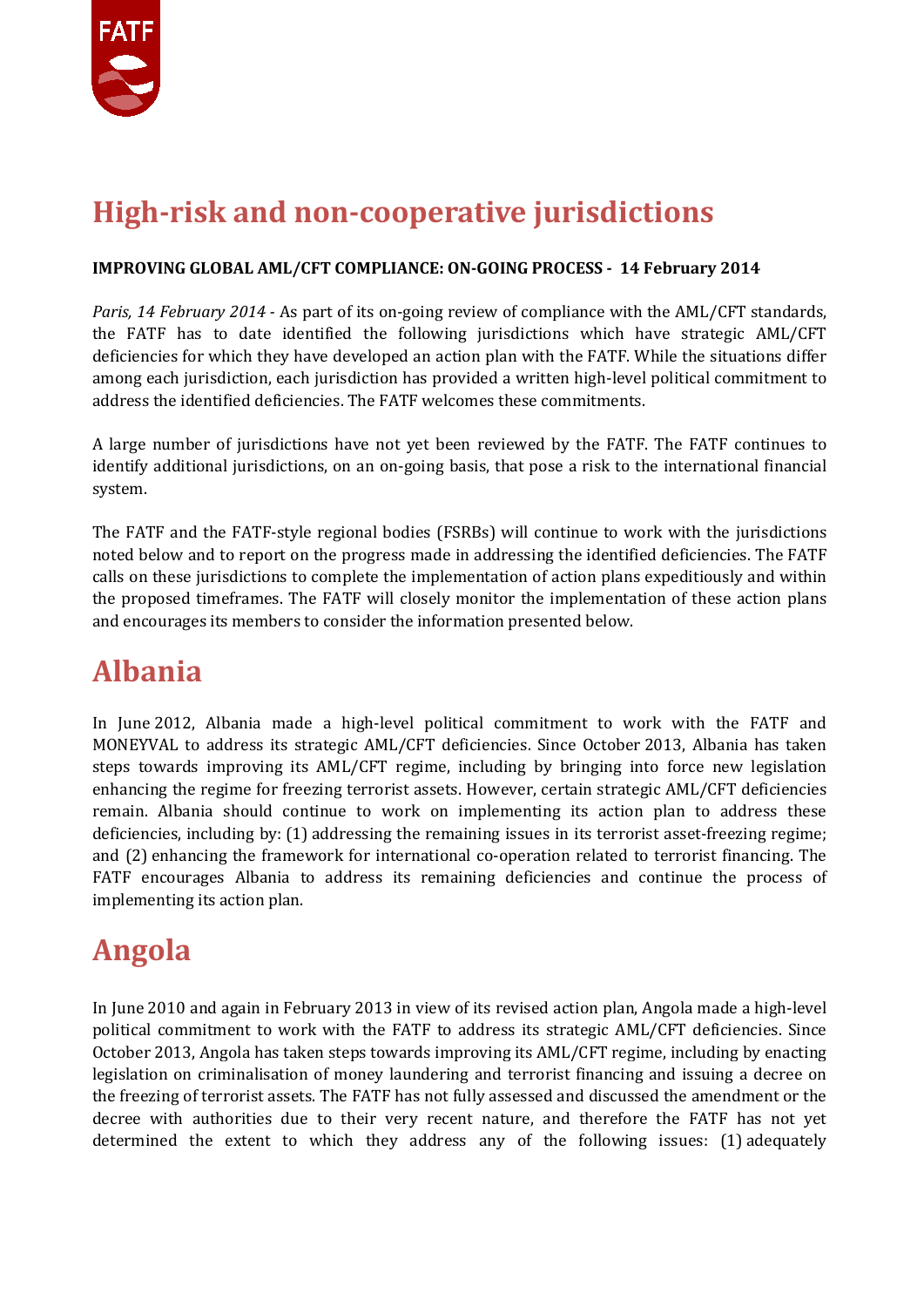

criminalising money laundering and terrorist financing; (2) establishing and implementing an adequate legal framework for the confiscation of funds related to money laundering; (3) implementing an adequate supervisory framework; and (4) ensuring that appropriate laws and procedures are in place to provide mutual legal assistance. The FATF encourages Angola to address its remaining deficiencies and continue the process of implementing its action plan.

## **Argentina**

In June 2011, Argentina made a high-level political commitment to work with the FATF to address its strategic AML/CFT deficiencies. Since October 2013, Argentina has taken steps towards improving its AML/CFT regime, including by issuing new regulations strengthening suspicious transaction reporting requirements and financial sector regulator's existing powers to apply sanctions for AML/CFT deficiencies. However, the FATF has determined that certain strategic AML/CFT deficiencies remain. Argentina should continue to work on implementing its action plan to address these deficiencies, including by: (1) addressing the remaining deficiencies with regard to the framework for freezing terrorist-related assets; and (2) further enhancing the range and proportionality of the sanctions available for non-compliance with AML/CFT requirements. The FATF encourages Argentina to address its remaining deficiencies and continue the process of implementing its action plan.

# **Cuba**

In February 2013, Cuba made a high-level political commitment to work with the FATF and GAFISUD to address its strategic AML/CFT deficiencies. Since October 2013, Cuba has taken significant steps towards improving its AML/CFT regime, including by enacting two Decree-Laws enhancing the criminalisation of money laundering and terrorist financing, the framework for freezing terrorist assets, and preventive measures for financial institutions. However, the FATF has determined that certain strategic AML/CFT deficiencies remain. Cuba should continue to work on implementing its action plan to address these deficiencies, including by: (1) addressing the remaining issues in the criminalisation of money laundering (2) ensuring adequate procedures to identify and freeze terrorist assets; (3) ensuring comprehensive customer due diligence measures and suspicious transaction reporting requirements; (4) ensuring that appropriate laws and procedures are in place with regard to international cooperation and mutual legal assistance. The FATF encourages Cuba to address its remaining deficiencies and continue the process of implementing its action plan.

## **Iraq**

In October 2013, Iraq made a high-level political commitment to work with the FATF and MENAFATF to address its strategic AML/CFT deficiencies. The FATF has determined that certain AML/CFT deficiencies remain. Iraq should continue to work on implementing its action plan to address these deficiencies, including by: (1) adequately criminalising money laundering and terrorist financing; (2) establishing and implementing an adequate legal framework for identifying, tracing and freezing terrorist assets; (3) establishing effective customer due diligence measures;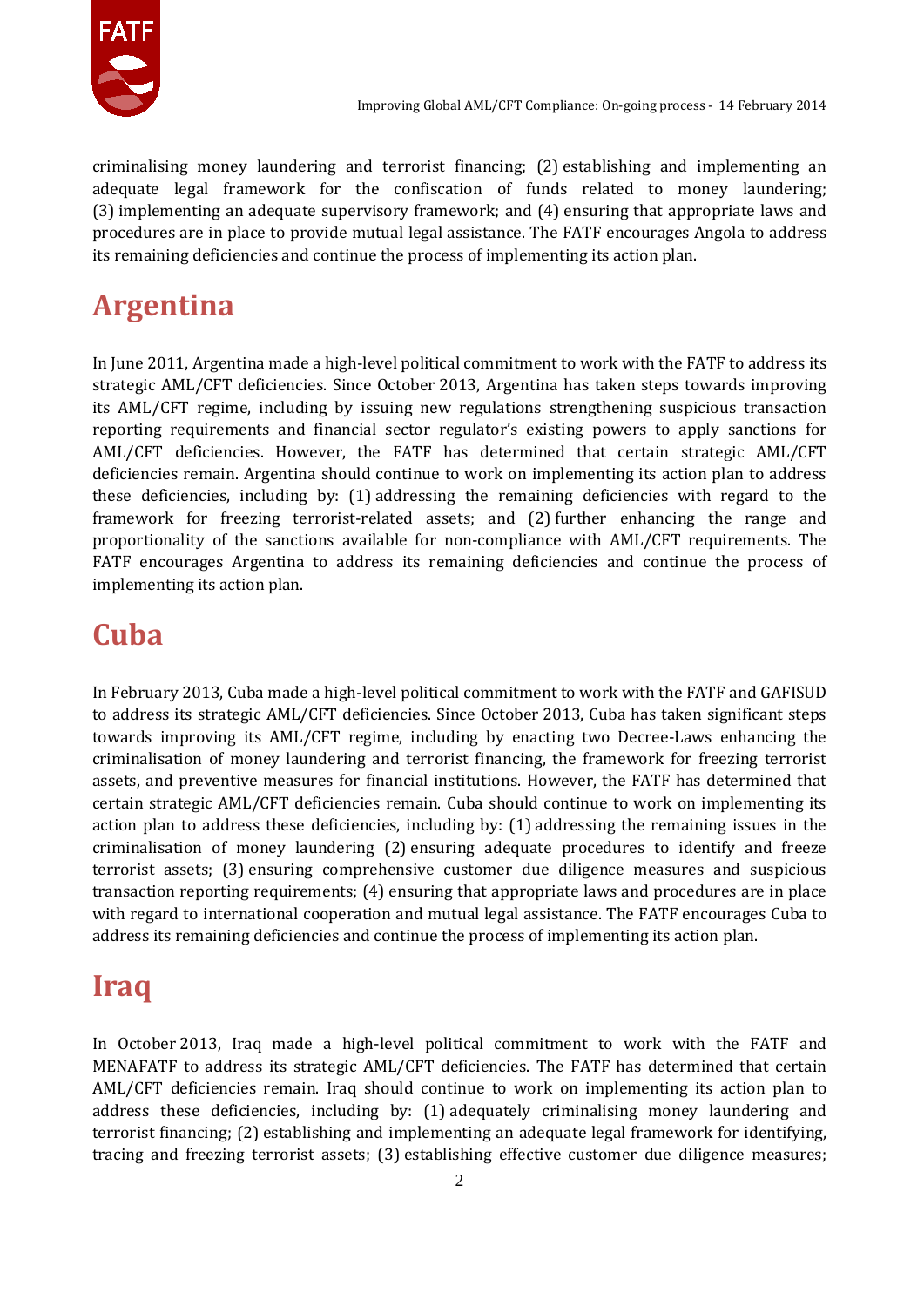

(4) establishing a fully operational and effectively functioning financial intelligence unit; (5) establishing suspicious transaction reporting requirements; and (6) establishing and implementing an adequate AML/CFT supervisory and oversight programme for all financial sectors. The FATF encourages Iraq to address its AML/CFT deficiencies by implementing its action plan.

## **Kenya**

Since February 2010, when Kenya made a high-level political commitment to work with the FATF and ESAAMLG to address its strategic AML/CFT deficiencies, Kenya has made significant progress to improve its AML/CFT regime. Kenya has substantially addressed its action plan, including by: adequately criminalising money laundering and terrorist financing; ensuring a fully operational and effectively functioning financial intelligence unit; establishing and implementing an adequate legal framework for identifying and freezing terrorist assets; establishing and implementing adequate procedures for the confiscation of funds related to money laundering; establishing and implementing CDD requirements; establishing and implementing a supervisory framework on AML/CFT for all financial institutions; and implementing effective, proportionate and dissuasive sanctions in order to deal with natural or legal persons that do not comply with the national AML/CFT requirements. The FATF will conduct an on-site visit to confirm that the process of implementing the required reforms and actions is underway to address deficiencies previously identified by the FATF.

#### **Kuwait**

In June 2012, Kuwait made a high-level political commitment to work with the FATF and MENAFATF to address its strategic AML/CFT deficiencies. Since October 2013, Kuwait has taken steps towards improving its AML/CFT regime, including by issuing implementing regulations to ensure the operational independence of the FIU. However, the FATF has determined that certain strategic AML/CFT deficiencies remain. Kuwait should continue to work on implementing its action plan to address these deficiencies, including by: (1) establishing and implementing adequate procedures to identify and freeze terrorist assets; (2) ensuring a fully operational and effectively functioning financial intelligence unit (FIU); and (3) ensuring an effective regime where the financial institutions file suspicious transaction reports to the FIU. The FATF encourages Kuwait to address its remaining deficiencies and continue the process of implementing its action plan.

## **Kyrgyzstan**

Since October 2011, when Kyrgyzstan made a high-level political commitment to work with the FATF and EAG to address its strategic AML/CFT deficiencies, Kyrgyzstan has made significant progress to improve its AML/CFT regime. Kyrgyzstan has substantially addressed its action plan, including by: adequately criminalising money laundering and terrorist financing; establishing an adequate legal framework for identifying, tracing and freezing terrorist assets; establishing adequate measures for the confiscation of funds related to money laundering; and strengthening customer due diligence requirements and the AML/CFT supervisory programme for financial institutions. The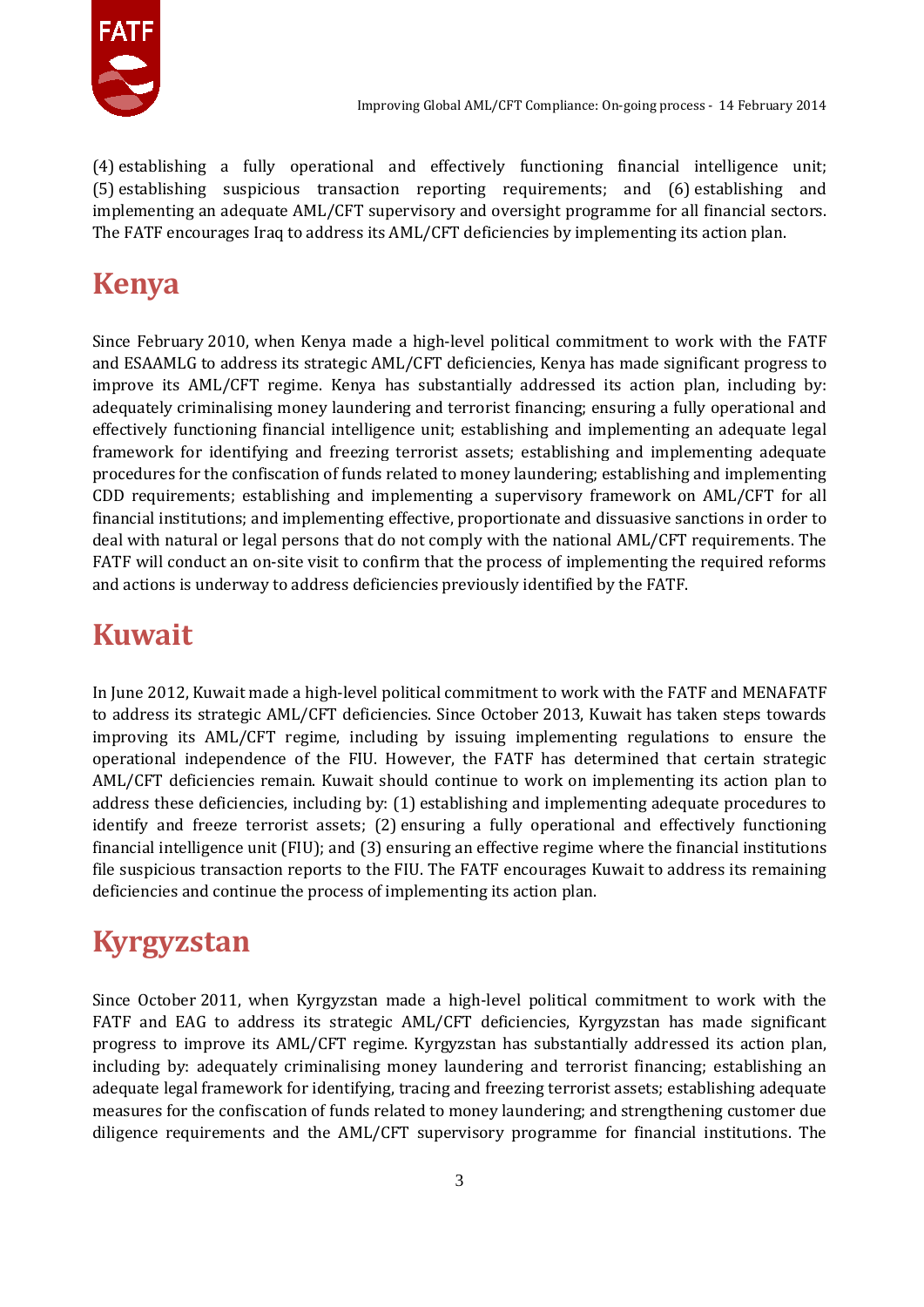

FATF will conduct an on-site visit to confirm that the process of implementing the required reforms and actions is underway to address deficiencies previously identified by the FATF.

## **Lao PDR**

In June 2013, the Lao PDR made a high-level political commitment to work with the FATF and APG to address its strategic AML/CFT deficiencies. However, the FATF has determined that certain strategic AML/CFT deficiencies remain. The Lao PDR should continue to work on implementing its action plan to address these deficiencies, including by: (1) adequately criminalising money laundering and terrorist financing; (2) establishing and implementing adequate procedures for the confiscation of assets related to money laundering; (3) establishing and implementing an adequate legal framework for identifying, tracing and freezing terrorist assets; (4) establishing a fully operational and effectively functioning financial intelligence unit; (5) establishing suspicious transaction reporting requirements; (6) implementing an adequate AML/CFT supervisory and oversight programme for all financial sectors; and (7) establishing and implementing effective controls for cross-border currency transactions. The FATF encourages the Lao PDR to address its AML/CFT deficiencies and continue the process of implementing its action plan.

# **Mongolia**

Since June 2011, when Mongolia made a high-level political commitment to work with the FATF and APG to address its strategic AML/CFT deficiencies, Mongolia has made significant progress to improve its AML/CFT regime. Mongolia has substantially addressed its action plan, including by: adequately criminalising money laundering and terrorist financing; establishing and implementing adequate procedures to identify and freeze terrorist assets; establishing adequate procedures for the confiscation of funds related to money laundering; establishing suspicious transaction reporting requirements; establishing a fully operational and effectively functioning financial intelligence unit; and demonstrating effective regulation of money service providers. The FATF will conduct an on-site visit to confirm that the process of implementing the required reforms and actions is underway to address deficiencies previously identified by the FATF.

# **Namibia**

In June 2011, Namibia made a high-level political commitment to work with the FATF and ESAAMLG to address its strategic AML/CFT deficiencies. However, the FATF has determined that strategic AML/CFT deficiencies remain. Namibia should continue to work on implementing its action plan to address these deficiencies, including by: (1) adequately criminalising terrorist financing; and (2) establishing and implementing adequate procedures to identify and freeze terrorist assets. The FATF encourages Namibia to address its remaining deficiencies and continue the process of implementing its action plan.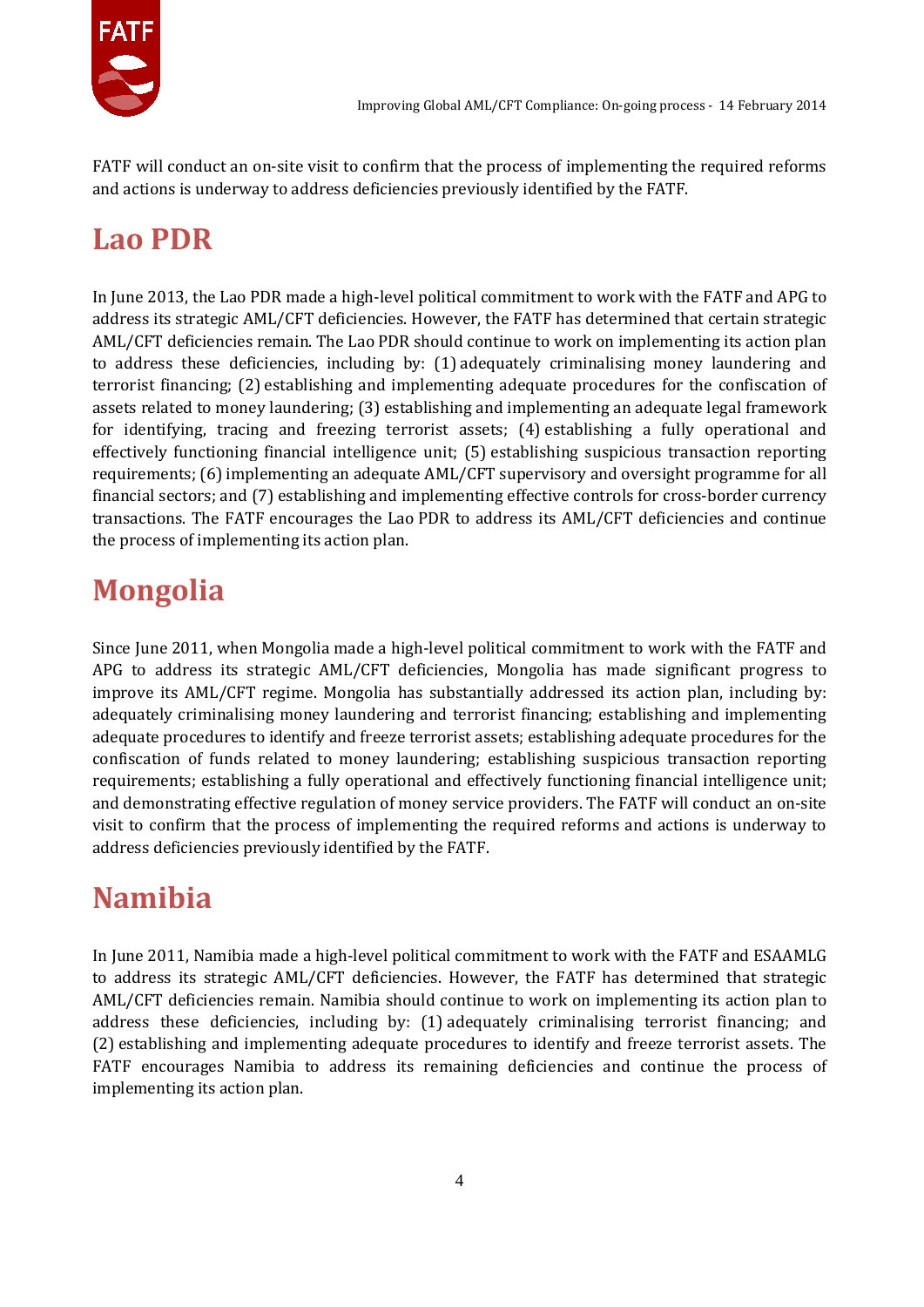

#### **Nepal**

Nepal has made significant progress to improve its AML/CFT regime by adequately criminalising money laundering and terrorist financing; establishing and implementing adequate procedures to identify and freeze terrorist assets; implementing adequate procedures for the confiscation of funds related to money laundering; enacting and implementing appropriate mutual legal assistance legislation; ensuring a fully operational and effectively functioning financial intelligence unit; and establishing adequate suspicious transaction reporting obligations for money laundering and terrorist financing. The FATF was able to confirm all of the technical requirements are in place and Nepal's strong commitment to implementing the reforms. However, Nepal's recently elected Parliament will need to consider the ordinances and ratify them as permanent parliamentary statutes. The FATF encourages Nepal to urgently enact the ordinances as Parliamentary statutes within the statutory timeframe. Until then, the FATF will continue to monitor Nepal.

#### **Nicaragua**

In June 2011, Nicaragua made a high-level political commitment to work with the FATF to address its strategic AML/CFT deficiencies. Since October 2013, Nicaragua has taken steps towards improving its AML/CFT regime, including by issuing regulations on customer due diligence and record keeping requirements. However, the FATF has determined that certain strategic AML/CFT deficiencies remain. Nicaragua should continue to work on implementing its action plan to address these deficiencies, including by: (1) establishing adequate internal mechanisms for suspicious transaction reporting obligations for money laundering and terrorist financing within the financial intelligence unit; (2) implementing an adequate AML/CFT supervisory programme for all financial sectors; (3) ensuring adequate procedures for identifying and freezing terrorist assets. The FATF encourages Nicaragua to address its remaining deficiencies and continue the process of implementing its action plan.

#### **Papua New Guinea**

In February 2014, Papua New Guinea made a high-level political commitment to work with the FATF and APG to address its strategic AML/CFT deficiencies. Papua New Guinea will work on implementing its action plan to address these deficiencies, including by: (1) adequately criminalising money laundering and terrorist financing; (2) establishing and implementing adequate procedures for the confiscation of assets related to money laundering; (3) establishing and implementing an adequate legal framework for identifying, tracing and freezing terrorist assets; (4) establishing a fully operational and effectively functioning financial intelligence unit; (5) establishing suspicious transaction reporting requirements; (6) implementing an adequate AML/CFT supervisory and oversight programme for all financial sectors; and (7) establishing and implementing effective controls for cross-border currency transactions. The FATF encourages Papua New Guinea to address its AML/CFT deficiencies by implementing its action plan.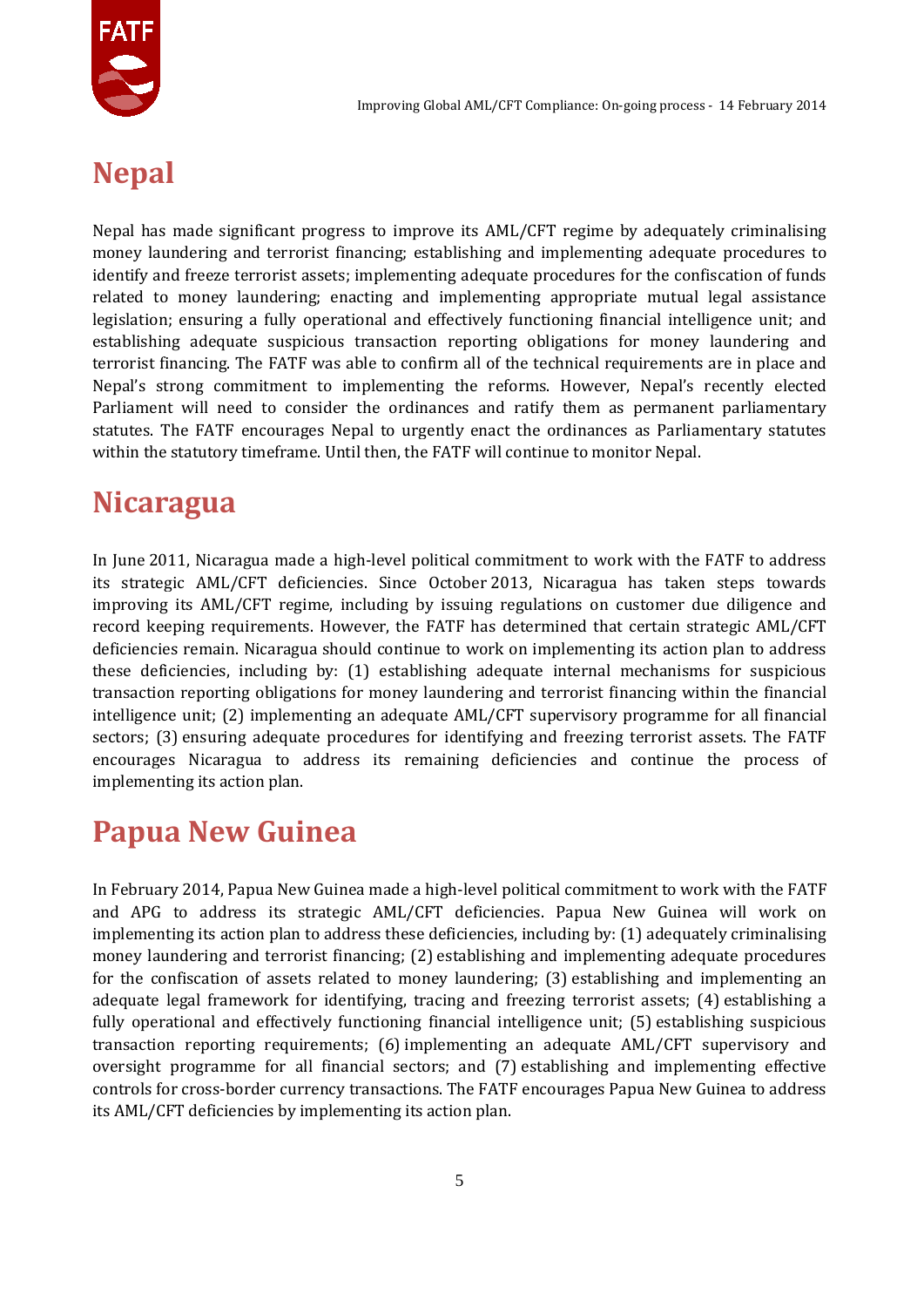

## **Sudan**

In February 2010 and again in June 2013 in view of its revised action plan, Sudan made a high-level political commitment to work with the FATF and MENAFATF to address its strategic AML/CFT deficiencies. However, the FATF has determined that certain strategic AML/CFT deficiencies remain. Sudan should continue to work on addressing these deficiencies, including by: (1) adequately criminalising money laundering and terrorist financing; (2) implementing adequate procedures for identifying and freezing terrorist assets; (3) ensuring a fully operational and effectively functioning financial intelligence unit; (4) ensuring an effective supervisory programme for AML/CFT compliance; (5) improving customer due diligence measures; (6) ensuring that financial institutions are aware of and comply with their obligations to file suspicious transaction reports in relation to money laundering and terrorist financing; and (7) ensuring that appropriate laws and procedures are in place with regard to international cooperation and mutual legal assistance. The FATF encourages Sudan to address its remaining deficiencies and continue the process of implementing its action plan.

## **Tajikistan**

In June 2011, Tajikistan made a high-level political commitment to work with the FATF and EAG to address its strategic AML/CFT deficiencies. Since October 2013, Tajikistan has taken steps towards improving its AML/CFT regime, including by issuing a new regulation on customer due diligence requirements. However, the FATF has determined that certain strategic AML/CFT deficiencies remain. Tajikistan should continue to work with the FATF and EAG on implementing its action plan to address these deficiencies, including by: (1) ensuring adequate procedures for freezing terrorist assets; and (2) implementing adequate procedures for the confiscation of funds related to the full range of money laundering predicate offences. The FATF encourages Tajikistan to address its remaining deficiencies and continue the process of implementing its action plan.

#### **Tanzania**

Since October 2010, when Tanzania made a high-level political commitment to work with the FATF and ESAAMLG to address its strategic AML/CFT deficiencies, Tanzania has made significant progress to improve its AML/CFT regime. Tanzania has substantially addressed its action plan, including by: adequately criminalising money laundering and terrorist financing; establishing and implementing adequate procedures to identify and freeze terrorist assets; improving and broadening CDD measures and record-keeping requirements; establishing a fully operational and effectively functioning national financial intelligence unit; and designating competent authorities to ensure compliance with AML/CFT requirements. The FATF will conduct an on-site visit to confirm that the process of implementing the required reforms and actions is underway to address deficiencies previously identified by the FATF.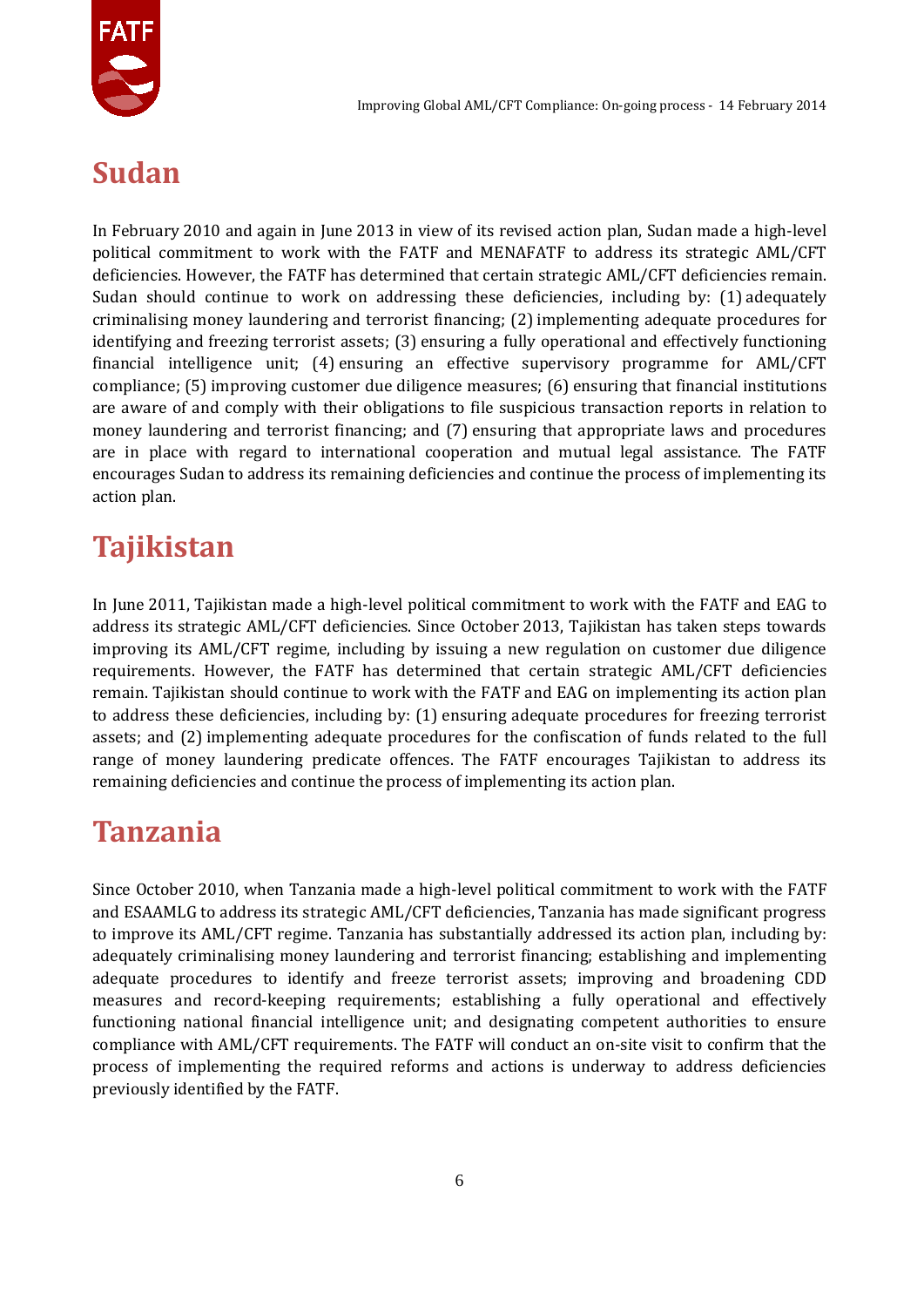

## **Uganda**

In February 2014, Uganda made a high-level political commitment to work with the FATF and ESAAMLG to address its strategic AML/CFT deficiencies. Uganda will work on implementing its action plan to address these deficiencies, including by: (1) adequately criminalising terrorist financing; (2) establishing and implementing an adequate legal framework for identifying, tracing and freezing terrorist assets; (3) ensuring effective record-keeping requirements; (4) establishing a fully operational and effectively functioning financial intelligence unit (FIU); (5) ensuring there are adequate suspicious transaction reporting requirements; (6) ensuring an adequate and effective AML/CFT supervisory and oversight programme for all financial sectors; and (7) ensuring that appropriate laws and procedures are in place with regard to international cooperation for the FIU and supervisory authorities. The FATF encourages Uganda to address its AML/CFT deficiencies by implementing its action plan.

#### Zimbabwe

In June 2011, Zimbabwe made a high-level political commitment to work with the FATF and ESAAMLG to address its strategic AML/CFT deficiencies. Since October 2013, Zimbabwe has taken steps towards improving its AML/CFT regime. However, the FATF has determined that certain strategic AML/CFT deficiencies remain. Zimbabwe should continue to work on implementing its action plan to address these deficiencies, including by: (1) adequately criminalising money laundering and terrorist financing; and (2) establishing and implementing adequate procedures to identify and freeze terrorist assets. The FATF encourages Zimbabwe to address its remaining deficiencies and continue the process of implementing its action plan.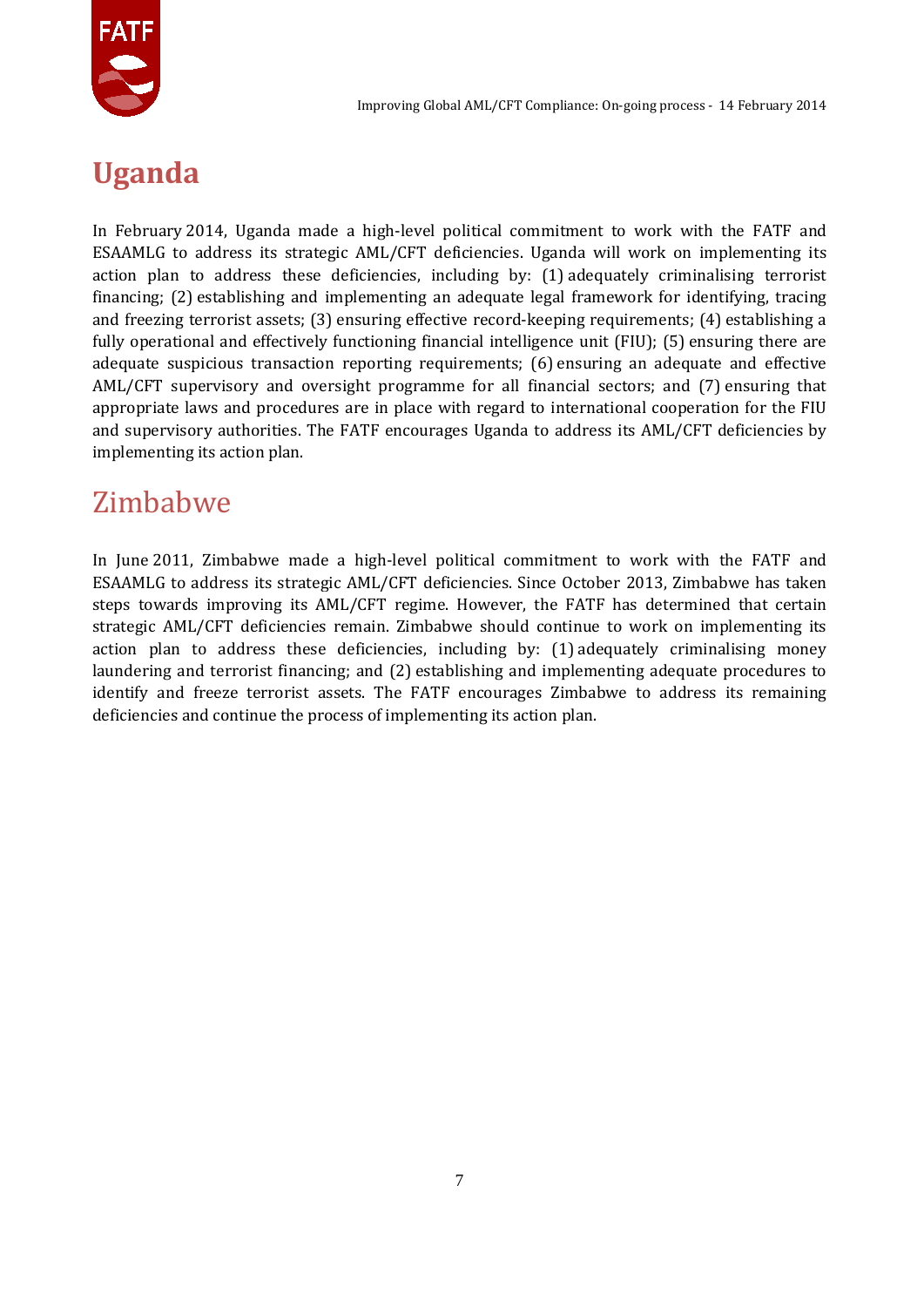

#### **Jurisdictions not making sufficient progress**

The FATF is not yet satisfied that the following jurisdictions have made sufficient progress on their action plan agreed upon with the FATF. The most significant action plan items and/or the majority of the action plan items have not been addressed. If these jurisdictions do not take sufficient action to implement significant components of their action plan by June 2014, then the FATF will identify these jurisdictions as being out of compliance with their agreed action plan and will take the additional step of calling upon its members to consider the risks arising from the deficiencies associated with the jurisdictions.

## Afghanistan

Despite Afghanistan's high-level political commitment to work with the FATF and APG to address its strategic AML/CFT deficiencies, the FATF is not yet satisfied that Afghanistan has made sufficient progress in improving its AML/CFT regime, and certain strategic AML/CFT deficiencies remain. Afghanistan should continue to work on implementing its action plan to address these deficiencies, including by: (1) adequately criminalising money laundering and terrorist financing; (2) establishing and implementing an adequate legal framework for identifying, tracing and freezing terrorist assets; (3) implementing an adequate AML/CFT supervisory and oversight programme for all financial sectors; (4) establishing and implementing adequate procedures for the confiscation of assets related to money laundering; (5) establishing a fully operational and effectively functioning financial intelligence unit; and (6) establishing and implementing effective controls for cross-border cash transactions. The FATF encourages Afghanistan to address its deficiencies and continue the process of implementing its action plan.

## Cambodia

Despite Cambodia's high-level political commitment to work with the FATF and APG to address its strategic AML/CFT deficiencies, the FATF is not yet satisfied that Cambodia has made sufficient progress in improving its AML/CFT regime, and certain strategic AML/CFT deficiencies remain. Cambodia should continue to work on implementing its action plan to address these deficiencies, including by: (1) establishing and implementing adequate procedures to identify and freeze terrorist assets; and (2) implementing effective controls for cross-border cash transactions. The FATF encourages Cambodia to address its remaining deficiencies and continue the process of implementing its action plan.